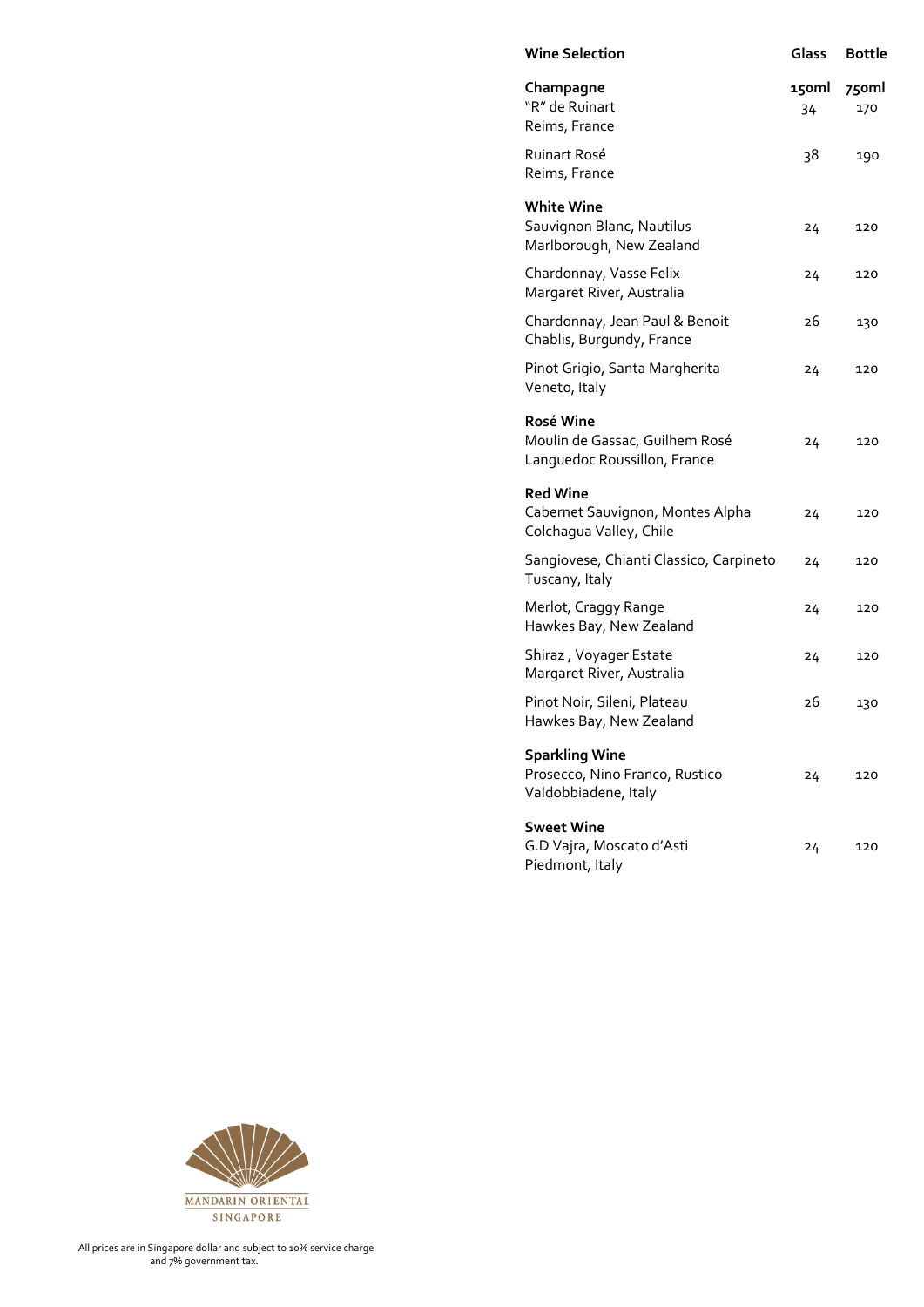### **Beer**

## **International Selection of Beers**

| Ireland     | <b>Guinness Stout</b> | 22 |
|-------------|-----------------------|----|
| Japan       | Asahi                 | 19 |
| Netherlands | Heineken              | 19 |
| Singapore   | Tiger                 | 19 |

# **Champagne Cocktails** 36

### **Classic**

Ruinart Champagne, cognac, bitters lemon, sugar

## **Kir Royale**

Ruinart Champagne, crème de cassis

### **Mimosa**

Ruinart Champagne, orange juice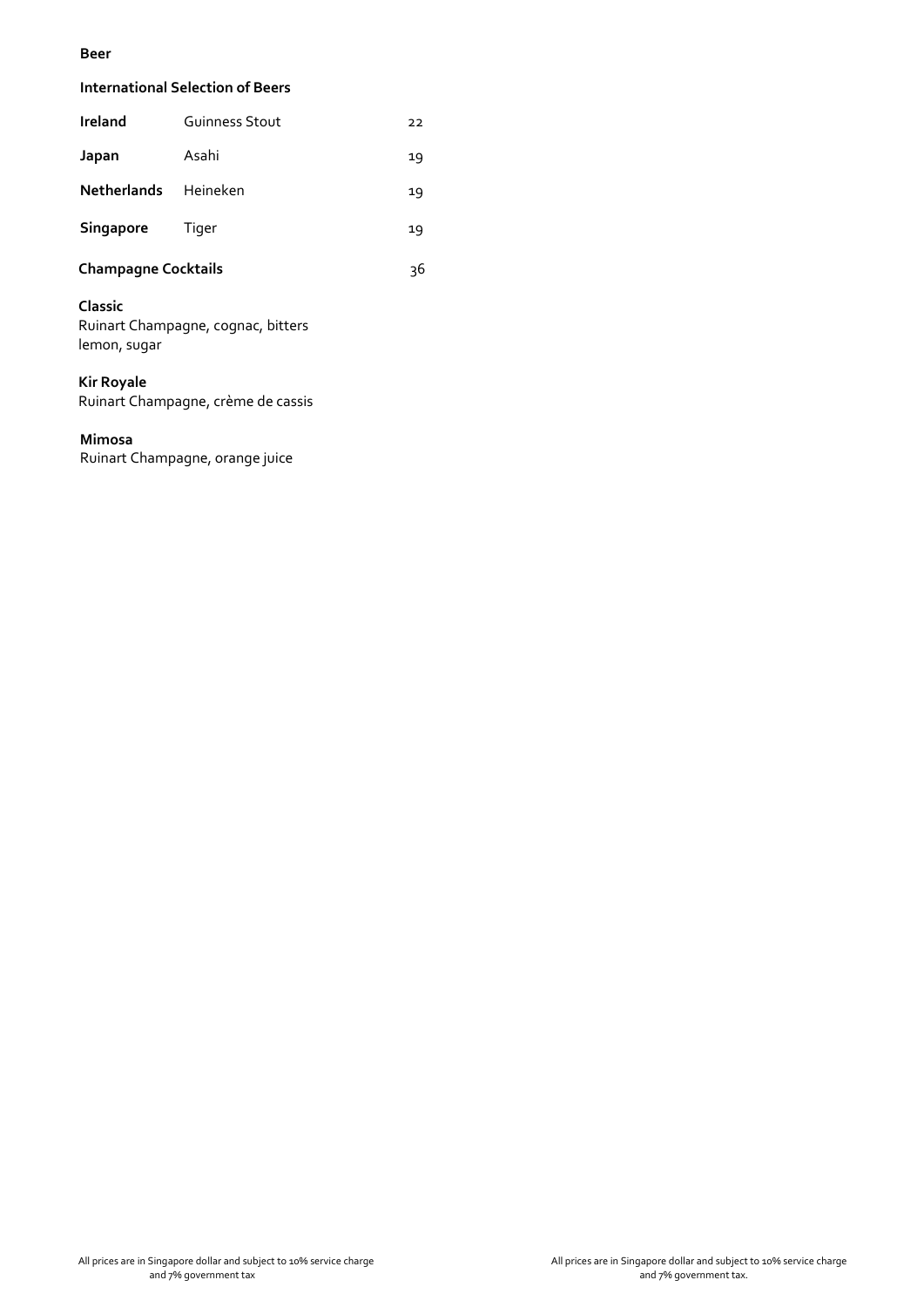| Sandwiches<br>Served with your choice of French fries or salad |    | <b>Soft Drinks</b><br>Coca Cola                    | 8  |
|----------------------------------------------------------------|----|----------------------------------------------------|----|
| <b>Mandarin Oriental Club Sandwich</b>                         | 28 | Coca Cola light                                    |    |
| Roasted chicken, fried egg, crispy bacon                       |    | Coca Cola Zero                                     |    |
| sliced gammon ham, aged cheddar cheese                         |    | Sprite                                             |    |
| Roma tomatoes, butter lettuce                                  |    | Schweppes bitter lemon                             |    |
|                                                                |    | Schweppes ginger ale                               |    |
| <b>MO Burger</b>                                               | 32 | Schweppes soda                                     |    |
| Brioche bun, Angus beef patty                                  |    | Schweppes tonic                                    |    |
| tomato confit, cheddar, avocado                                |    |                                                    |    |
| lettuce, onion, barbecue mayo                                  |    | <b>Non-alcoholic Mocktails</b>                     | 14 |
|                                                                |    | <b>Strawberry Sunrise</b>                          |    |
| Chicken Hotdog                                                 | 24 | Strawberry, orange juice, grenadine                |    |
| Soft roll, ketchup, crispy shallots                            |    |                                                    |    |
|                                                                |    | <b>Tiger Breeze</b>                                |    |
| Pizza                                                          |    | Lychee, lychee juice, mint, lime juice             |    |
| <b>Pizza Mandarin Oriental</b>                                 | 34 | <b>Shirley Temple</b>                              |    |
| White base pizza, burrata, mortadella, pistachio               |    | Sprite, lime, grenadine                            |    |
|                                                                |    | Pop                                                |    |
| Pizza Parma Ham                                                | 36 | Pineapple juice, orange juice, passion fruit purée |    |
| Tomato confit, aged Parma ham, rocket leaves                   |    |                                                    |    |
| Pizza alla Bufala                                              |    | <b>Fruit Juices</b>                                |    |
|                                                                | 34 | Apple                                              | 12 |
| Cherry tomatoes                                                |    | Orange                                             |    |
| buffalo mozzarella, basil                                      |    | Pineapple                                          |    |
| Pizza Margherita                                               | 24 | Watermelon                                         |    |
| San Marzano tomatoes, mozzarella, basil                        |    |                                                    |    |
|                                                                |    |                                                    |    |
| <b><i>OPizza Hawaiian</i></b>                                  | 32 |                                                    |    |
| San Marzano tomatoes, pineapple, cooked ham                    |    |                                                    |    |
| Pasta                                                          |    |                                                    |    |
| <sup>5</sup> Spaghetti Bolognese                               | 30 |                                                    |    |
| Minced beef, tomato, parmesan cheese                           |    |                                                    |    |
|                                                                |    |                                                    |    |
| <b>Penne Pomodoro</b>                                          | 26 |                                                    |    |
| Tomato sauce, basil                                            |    |                                                    |    |
|                                                                |    |                                                    |    |
| <b>Dessert</b>                                                 |    |                                                    |    |
| <b>Seasonal Fruits</b>                                         |    |                                                    |    |
|                                                                | 14 |                                                    |    |
| Refreshing seasonal fruits                                     |    |                                                    |    |
| Tiramisu                                                       | 16 |                                                    |    |
| Mascarpone pâte à bombe                                        |    |                                                    |    |
| coffee praline, cocoa soil, custard emulsion                   |    |                                                    |    |
|                                                                |    |                                                    |    |
| Sorbet and Ice Cream Selection                                 | 14 |                                                    |    |
| Mandarin Oriental's selection of two                           |    |                                                    |    |
| homemade sorbet and ice cream                                  |    |                                                    |    |
|                                                                |    |                                                    |    |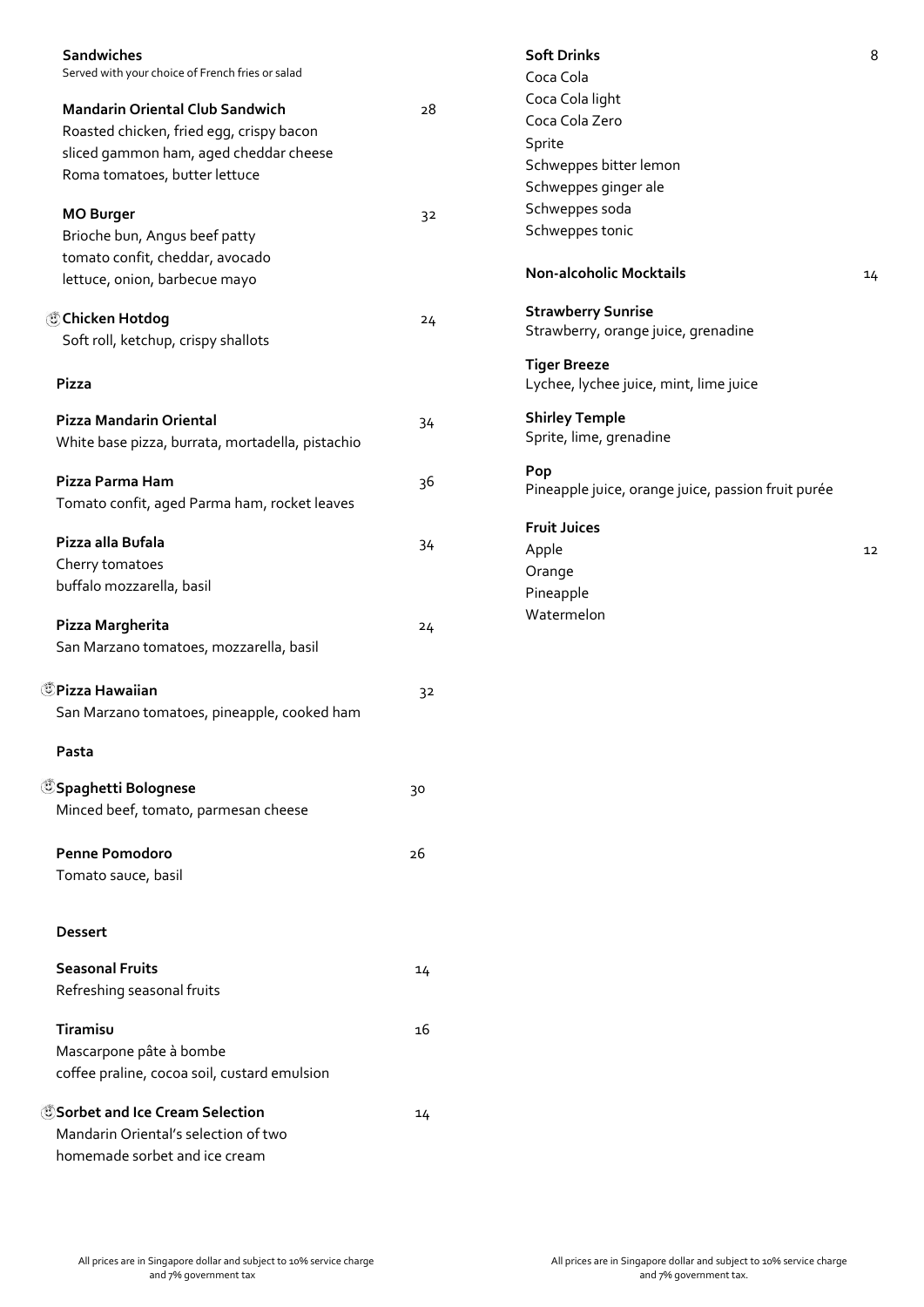# **Martinis Classic** 24 Gin or vodka, dry vermouth Lychee 24 Vodka, lychee liqueur, lychee **Classic Espresso** 24 Vodka, kahlua, espresso Frangelico **007 Vesper Martini** 24 Gin, vodka, lillet (shaken) **The Classics Bloody Mary** 24 Vodka, tomato juice, worcestershire sauce lemon, pepper, salt, horseradish, tabasco **Caipirinha** 24 Cachaça, fresh lime, brown sugar **Aperol Spritz** 24 Aperol, prosecco, soda, orange **Old Fashioned** 24 Maker's Mark whiskey, sugar, soda, bitters **Rusty Nail** 24 Whisky, Drambuie, lemon twist **Tom Collins** 24 Gin, lime, soda, bitters **Negroni** 24 Gin, Campari, sweet vermouth **Mojito** 25 Rum, soda, lime, mint, sugar **Mai Tai** 24 Rum, dark rum, orange curaçao lime juice, pineapple juice **Piña Colada** 24 Rum, Malibu, pineapple, coconut cream **Singapore Sling** 28 Gin, cherry brandy, Dom Benedictine cointreau, pineapple juice, lime juice grenadine, bitters **Long Island Iced Tea** 28 Gin, vodka, Rum tequila, triple sec, lemon, coke

|                                          | 12:00PM TO 10:00PM                                                                                                                                |    |
|------------------------------------------|---------------------------------------------------------------------------------------------------------------------------------------------------|----|
| Salad                                    |                                                                                                                                                   |    |
| olives, cucumber                         | Mediterranean salad<br>Mesclun, feta cheese, cherry tomatoes                                                                                      | 22 |
| Caesar salad                             | Baby romaine lettuce leaves<br>shaved parmesan cheese, garlic-anchovy dressing<br>your choice of grilled baby prawns<br>or grilled chicken breast | 24 |
|                                          | <b>Watermelon Feta Salad</b><br>Fresh watermelon, feta cheese, mix olives, mint                                                                   | 24 |
| <b>Caprese Salad</b>                     | Buffalo mozzarella, tomato, basil, balsamic                                                                                                       | 24 |
| <b>55 Snacks</b>                         |                                                                                                                                                   |    |
| Chicken Lollipop<br>6 pieces per serving | Crispy-fried, teriyaki, sesame, chive                                                                                                             | 22 |
| <b>Tater Tots</b>                        | Deep-fried grated potato, garlic aioli                                                                                                            | 16 |
| <b>French Fries</b>                      | Your choice of plain, truffle or seaweed seasoning                                                                                                | 14 |
|                                          |                                                                                                                                                   |    |

**Food Menu**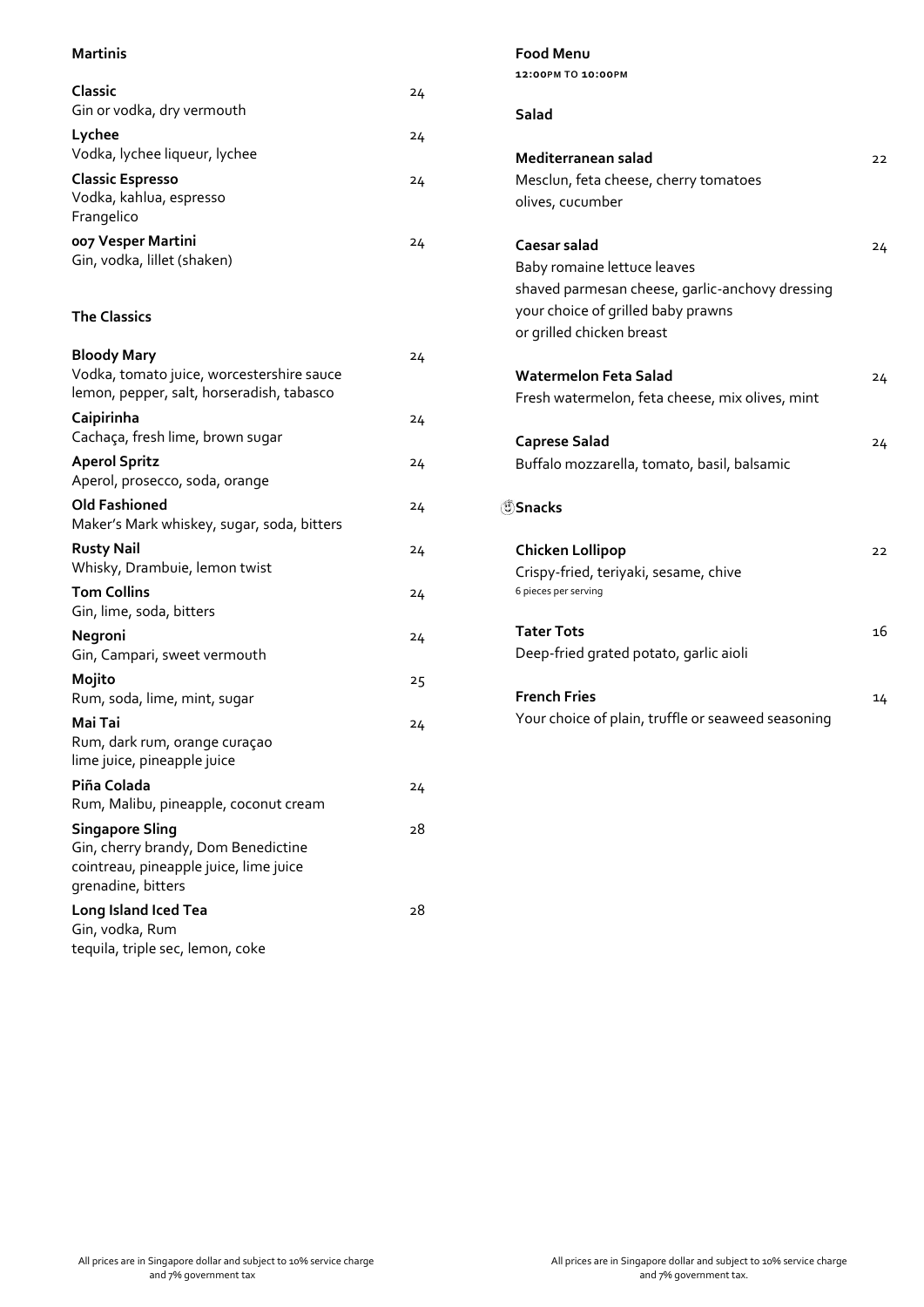| <b>TWG</b> tea                                             | 12 | Apéritif and Anisé             |                |
|------------------------------------------------------------|----|--------------------------------|----------------|
|                                                            |    | Campari                        | 22             |
| <b>Breakfast Earl Grey</b>                                 |    | Martini Bianco, Rosso          | 22             |
| Fragrant black tea, richly infused with bergamot           |    | Pernod                         | 22             |
| <b>French Earl Grey</b>                                    |    | Pimm's No.1                    | 22             |
| Black tea, citrus fruit and French blue cornflowers        |    | Aperol                         | 22             |
|                                                            |    | <b>Fernet Branca</b>           | 22             |
| <b>Royal Darjeeling</b><br>First flush black tea, fragrant |    |                                |                |
| with overtones of ripe apricot                             |    | Vodka                          |                |
|                                                            |    | Tried & True, France           | 22             |
| <b>Emperor Sencha</b>                                      |    | Absolut, Sweden                | 23             |
| Invigorating Japanese green tea, rich in vitamin C         |    | Grey Goose, France             | 25             |
| <b>Moroccan Mint</b>                                       |    | Belvedere, Poland              | 25             |
| Green tea blended with strong Saharan mint                 |    |                                |                |
|                                                            |    | Gin                            |                |
| <b>Infusions</b>                                           |    | Widges, England                | 22             |
| Chamomile, lemongrass, fresh mint leaves                   |    | Bombay Sapphire, England       | 23             |
| Iced coffee and tea                                        | 12 | Tanqueray, Scotland            | 23             |
| Iced coffee                                                |    | Hendrick's, Scotland           | 27             |
| Iced latte                                                 |    | Tanqueray No.10, Scotland      | 28             |
| Iced cappuccino                                            |    | Ki No Bi, Kyoto Dry Gin, Japan | 30             |
| Iced lemon tea                                             |    | Brass Lion, Singapore          | 32             |
|                                                            |    | Monkey 47, Germany             | 3 <sup>2</sup> |
| Freshly brewed coffee                                      |    |                                |                |
| Regular coffee, espresso, decaffeinated                    | 8  | Tequila                        |                |
| Cappuccino, latte                                          | 10 | Arquitecto Blanco              | 22             |
| Double espresso                                            | 10 | Patrón Reposado                | 31             |
|                                                            |    | Patrón Silver                  | 30             |
| <b>Still Mineral Water</b>                                 |    | Patrón Añejo                   | 32             |
| Acqua Panna (500ml)                                        | 14 | Patrón Gran Platinum           | 62             |
| Acqua Panna (750ml)                                        | 16 |                                |                |

| Rum                    |    |
|------------------------|----|
| Havana Club, Cuba      | フフ |
| Cachaça, 51, Brazil    | フフ |
| Mekhong, Thailand      | 23 |
| Bacardi White, Cuba    | 23 |
| Plantation Panama 2004 | 24 |
|                        |    |

**Sparkling Mineral Water**

San Pellegrino (500ml) 14 San Pellegrino (750ml) 16